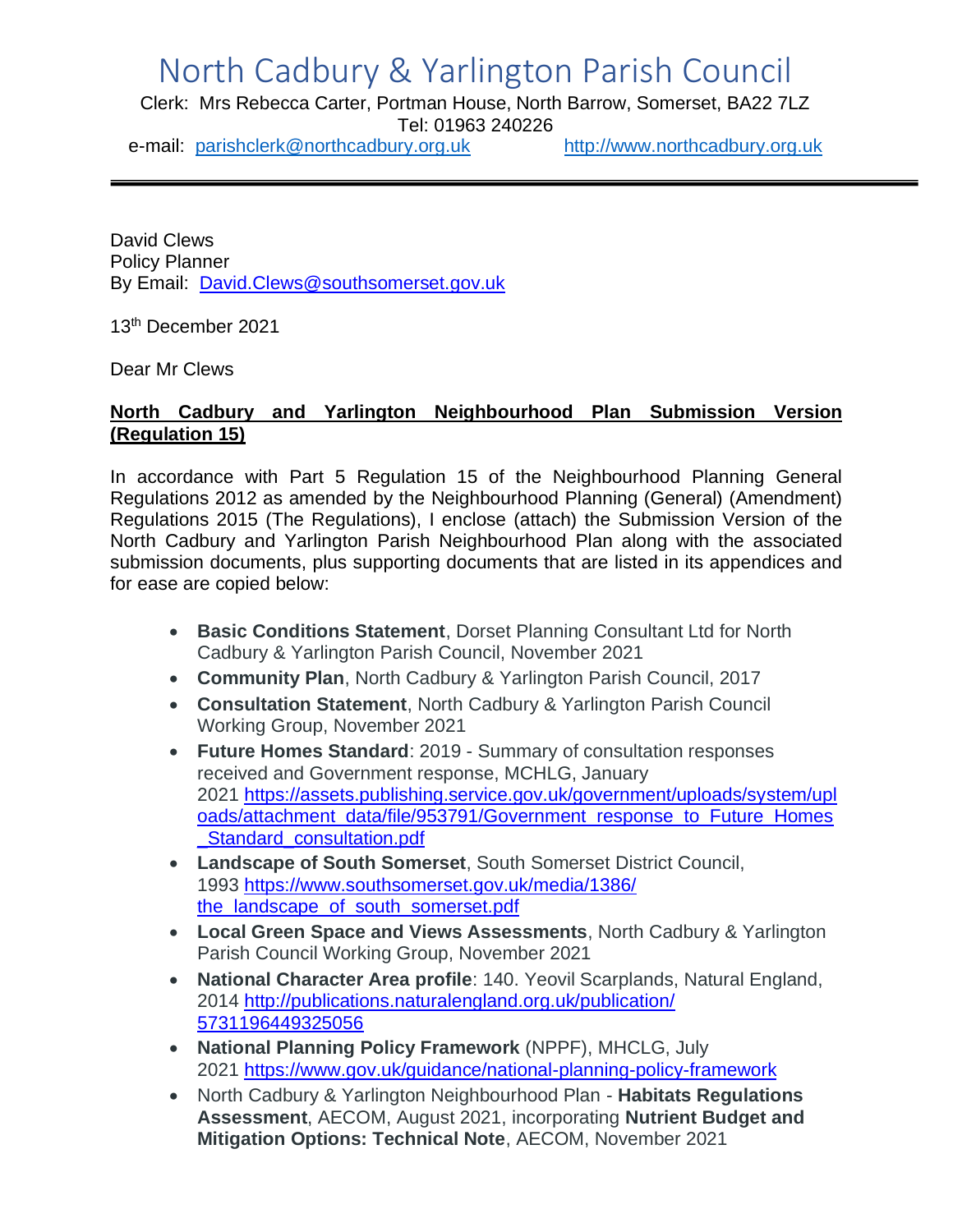- North Cadbury & Yarlington Neighbourhood Plan **Heritage Impact Assessment**, AECOM, July 2021
- North Cadbury & Yarlington **Housing Needs Assessment**, AECOM, October 2020
- North Cadbury & Yarlington Neighbourhood Plan **Site Options and Assessment** Final Report, AECOM, October 2020 and Supplementary Report, August 2021
- North Cadbury & Yarlington Neighbourhood Plan **Household Survey Results**, Dorset Planning Consultant Ltd and North Cadbury & Yarlington Neighbourhood Plan Group, 2020
- North Cadbury **Conservation Area Appraisal**, South Somerset District Council, 2013 [https://www.southsomerset.gov.uk/media/2658/north-cadbury](https://www.southsomerset.gov.uk/media/2658/north-cadbury-conservation-area-appraisal.pdf)[conservation-area-appraisal.pdf](https://www.southsomerset.gov.uk/media/2658/north-cadbury-conservation-area-appraisal.pdf)
- North Cadbury Neighbourhood Plan **Heritage Assessment**, Kim Sankey of Angel Architecture Ltd, August 2020
- **Parking Strategy**, Somerset County Council, September 2013 <https://www.somerset.gov.uk/roads-and-transport/transport-strategy/>
- **South Somerset Council Plan** 2020-24, South Somerset District Council, February 2020 [https://www.southsomerset.gov.uk/](https://www.southsomerset.gov.uk/media/3213/council-plan-20-21.pdf) [media/3213/council-plan-20-21.pdf](https://www.southsomerset.gov.uk/media/3213/council-plan-20-21.pdf)
- **South Somerset Employment Land Evidence**: Long Term Economic Forecasting and Implications for Employment Sites and Premises, report by Hardisty Jones Associates for SSDC, November 2018 [https://www.southsomerset.gov.uk/media/1325/long\\_term\\_-\\_economic](https://www.southsomerset.gov.uk/media/1325/long_term_-_economic-forecasting-_addendum_1-nov-18.pdf)[forecasting-\\_addendum\\_1-nov-18.pdf](https://www.southsomerset.gov.uk/media/1325/long_term_-_economic-forecasting-_addendum_1-nov-18.pdf)
- **South Somerset Environment Strategy**, South Somerset District Council, October 2019 [https://www.southsomerset.gov.uk/](https://www.southsomerset.gov.uk/media/2690/environment-strategy-document-3-final.pdf) [media/2690/environment-strategy-document-3-final.pdf](https://www.southsomerset.gov.uk/media/2690/environment-strategy-document-3-final.pdf)
- **South Somerset Local Plan 2006 -2028**, South Somerset District Council, March 2015 [https://www.southsomerset.gov.uk/your-council/your-council](https://www.southsomerset.gov.uk/your-council/your-council-plan-and-strategies/planning-policy/local-plan/)[plan-and-strategies/planning-policy/local-plan/](https://www.southsomerset.gov.uk/your-council/your-council-plan-and-strategies/planning-policy/local-plan/)
- **Strategic Environmental Assessment** for the North Cadbury & Yarlington Neighbourhood Plan, AECOM, July 2021

I can confirm that these documents were approved for submission to the local planning authority by North Cadbury and Yarlington Parish Council, as the qualifying body, at its meeting on 8th December 2021 and can be found via the link below on North Cadbury Neighbourhood Plan website:

[https://www.northcadburyneighbourhoodplan.org.uk/data/uploads/336\\_1624250041.pdf](https://www.northcadburyneighbourhoodplan.org.uk/data/uploads/336_1624250041.pdf)

We look forward to hearing from you in due course regarding the next steps and timescales for the examination process.

If you should have any queries regarding any aspect of the Plan, then please do not hesitate to contact us.

Yours sincerely

RCarter